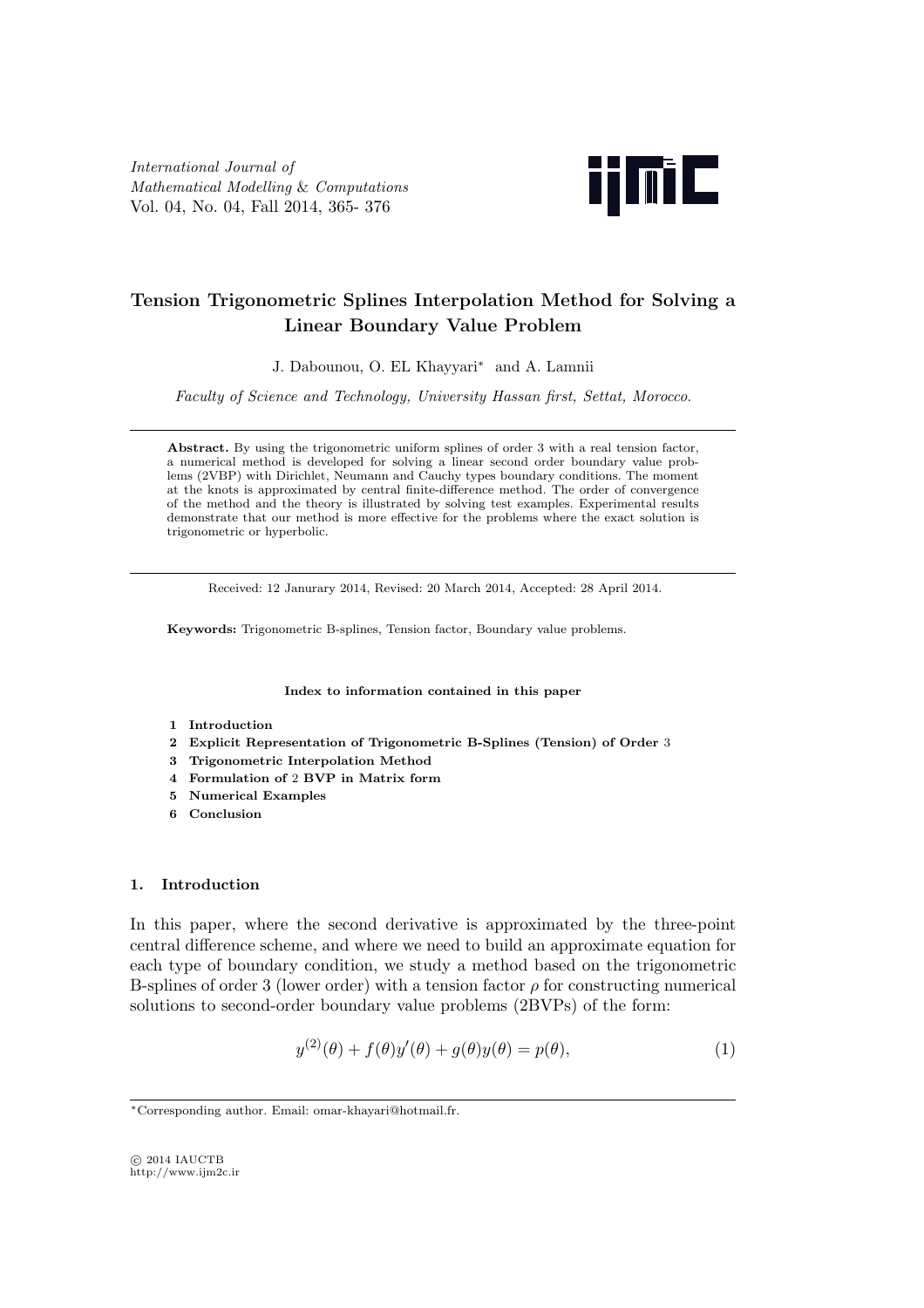subject to the three boundary conditions:

*Dirichlet* : 
$$
y(a) = a_0, y(b) = b_0,
$$
 (2)

$$
Neumann: y'(a) = a_1, y'(b) = b_1,
$$
\n(3)

$$
Cauchy: y(a) = a_0, \ y'(b) = b_1,
$$
\n(4)

where  $f(\theta)$ ,  $g(\theta)$  and  $p(\theta)$ ) are given continuous functions defined in the bounded interval [ $a, b$ ],  $a_i$  and  $b_i$ ,  $i = 0, 1$  are real constants.

In many engineering applications including the study of beam deflections, heat flow, and various dynamic systems, we need solving the second order two-point boundary value problems. Much attention have been given to solve the secondorder boundary value problems (2VBP) with Dirichlet, Neumann and Cauchy types boundary conditions, which have application in various branches of applied sciences. These problems are generally arise in the mathematical modeling of viscoelastic flows [10]. A spline has been widely applied for the numerical solutions of some ordinary and partial differential equations in the numerical analysis [5, 7, 16]. Many authors have used numerical and approximate methods to solve second and third BVPs. Recently in [19] M.M. Rahman et al. solved linear differential equation numerically by Galerkin method with Hermite polynomial as trial functions. Lima and Carpentier in [18] obtained a Numerical solution of a singular boundary value problem in non-Newtonien fluid mechanics. Feng and Li in [13] solved a second order Neumann boundary value problem with singular nonlinearity for exact three positive solutions. In a series of paper by Dabounou et al. [8, 9] BVPs of order fourth and sixth were solved using third, and fourth order hyperbolic splines. The numerical solution of the boundary value problem by splines interpolation and quasi-interpolation has been considered by many authors; see, [14–17] for example, and the references given in these papers. Despite the importance of the trigonometric and hyperbolic B-splines, little attention has been paid to developing efficient numerical methods based on these B-splines for solving the boundary value problem, except those of Refs. [8, 9, 12] for special cases. This motivates us to use trigonometric B-splines(tension) of order 3 (lower order) to solve these problems. We apply tension trigonometric B-splines of order 3 to develop a new numerical method for obtaining efficient approximations to the solution of boundary value problem. The new method is of order first for arbitrary a real tension factor  $\rho > 0$ .

The paper has been arranged in the following way. In Section 2, we give a explicit representation of trigonometric B-splines(tension) of order 3. The interpolation trigonometric B-splines is developed in Section 3. Solutions of (2VBP) with Dirichlet, Neumann and Cauchy types boundary conditions are presented in Section 4. To illustrate our algorithm, numerical examples with various values of a real tension factor  $\rho$  are presented in Section 5.

#### **2. Explicit Representation of Trigonometric B-Splines (Tension) of Order 3**

To develop the numerical solutions based on trigonometric B-splines (tension) of order 3 for the solution of second order linear Dirichlet, Neumann and Cauchy boundary value problem equations, let *k* one intergre such that  $k \geq 1$ . Let  $n_k =$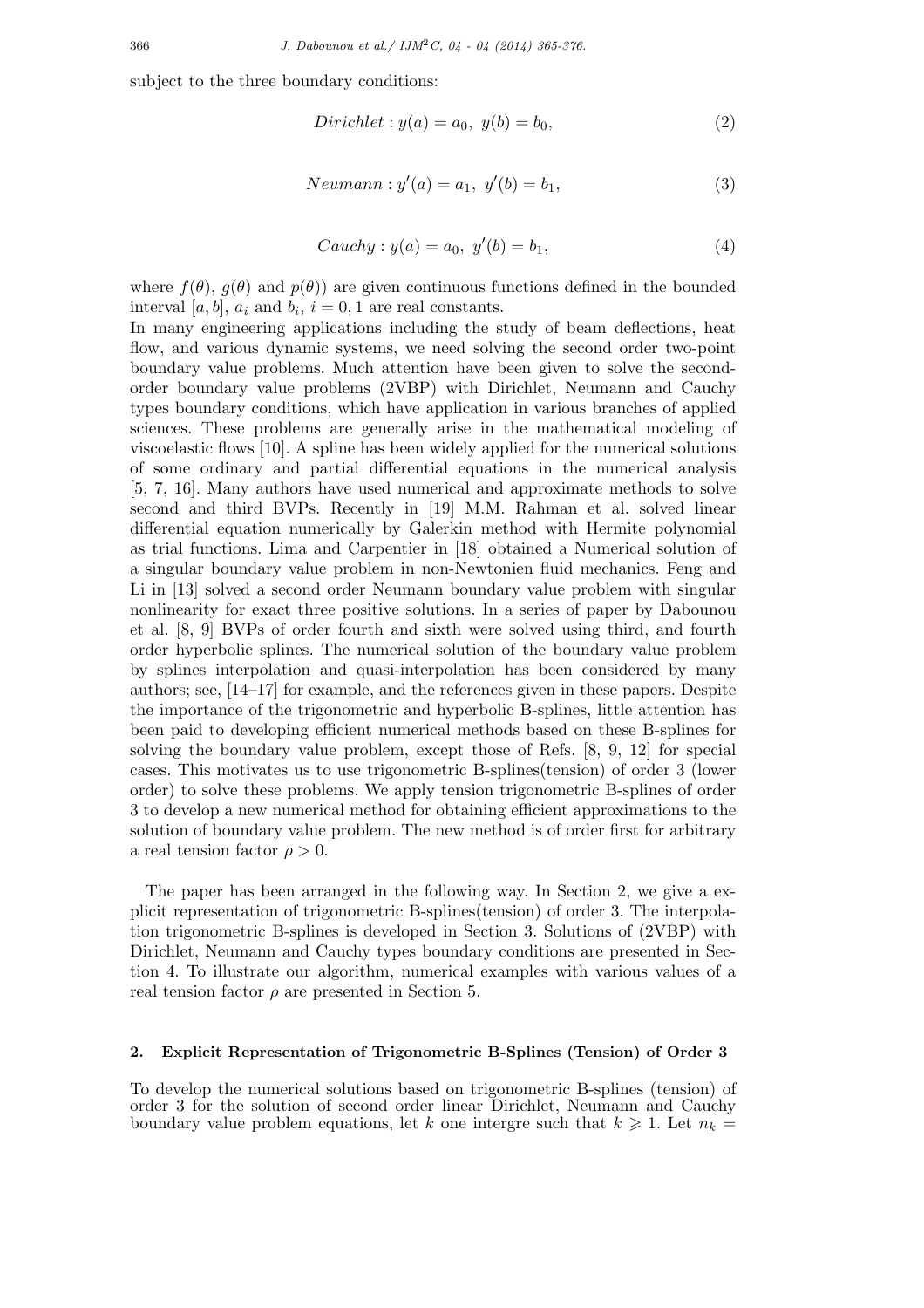$3.2^k + 2$  and  $h_k = \frac{b-a}{n_k - 2}$  $\frac{b-a}{n_k-2}$ . We consider a general uniform mesh

$$
\begin{cases}\n\theta_{-2}^{k} = \theta_{-1}^{k} = \theta_{0}^{k} = a, \\
\theta_{i}^{k} = a + ih_{k}, i = 1...n_{k} - 3, \\
\theta_{n_{k}-2}^{k} = \theta_{n_{k}-1}^{k} = \theta_{n_{k}} = b,\n\end{cases}
$$
\n(5)

We introduce the trigonometric (tension) splines space of order 3 is defined as follows

$$
\mathcal{V}_k = \{ s \in \mathcal{C}^1(I) : s_{[\theta_i^k, \theta_{i+1}^k]} \in \Gamma_3 \} \text{ where } \Gamma_3 = span\{ 1, \cos(\rho \theta), \sin(\rho \theta) \}.
$$

where  $\rho$  is a positif real tension factor ( $\rho > 0$ ).

The dimension of  $V_k$  is  $n_k$  and we denote by  $\phi_{i,k}$ ,  $i = 0, 1, ..., n_k - 5$ , the third-order trigonometric (tension) B-splines:

$$
\phi_{i,k}(\theta) = C_k \begin{cases}\n-1 + \cos(\rho(\theta - \theta_i^k)), & \theta \in [\theta_i^k, \theta_{i+1}^k]; \\
2(\cos(\rho h_k) - \cos(\rho \frac{h_k}{2})\cos(\rho(\theta_{i+1}^k + \frac{h_k}{2} - \theta)), \theta \in [\theta_{i+1}^k, \theta_{i+2}^k]; \\
-1 + \cos(\rho(\theta - \theta_{i+3}^k)), & \theta \in [\theta_{i+2}^k, \theta_{i+3}^k]; \\
0, & \text{otherwise.} \n\end{cases}
$$

The respective left and right hand side boundary trigonometric B-splines are

$$
\phi_{-2,k}(\theta) = C_k \begin{cases} 2(-1 + \cos(\rho(h_k - \theta + a))), \ \theta \in [\theta_0^k, \theta_1^k]; \\ 0, \qquad \text{otherwise.} \end{cases}
$$

$$
\phi_{-1,k}(\theta) = C_k \begin{cases} 1 + 2\cos(\rho h_k) - 2\cos(\rho(a + h_k - \theta)) - \cos(\rho(-a + \theta)), \ \theta \in [\theta_0^k, \theta_1^k]; \\ -1 + \cos(\rho(a + 2h_k - \theta)), & \ \theta \in [\theta_1^k, \theta_2^k]; \\ 0, & \text{otherwise.} \end{cases}
$$

$$
\phi_{n_k-4,k}(\theta) = C_k \begin{cases} -1 + \cos(\rho(b - 2h_k - \theta)), & \theta \in [\theta_{n_k-4}^k, \theta_{n_k-3}^k]; \\ 1 + 2\cos(\rho h_k) - \cos(\rho(b - \theta)) - 2\cos(\rho(b - h_k - \theta)), & \theta \in [\theta_{n_k-3}^k, \theta_{n_k-2}^k]; \\ 0, & \text{otherwise.} \end{cases}
$$

$$
\phi_{n_k-3,k}(\theta) = C_k \begin{cases} 2(-1+\cos(\rho(b-h_k-\theta))), \theta \in [\theta_{n_k-3}^k, \theta_{n_k-2}^k]; \\ 0, \qquad \text{otherwise.} \end{cases}
$$

where  $C_k = \frac{1}{2(-1+\cos(\rho h_k))}$ .

The trigonometric B-splines(tension) of order 3 possess all the desirable properties of classical polynomial B-splines, see [20]. In this paper, we limit ourselves to list some of them

- $\phi_{i,k}(\theta)$  is supported on the interval  $[\theta_i^k, \theta_{i+1}^k]$ ;
- Positivity :  $\phi_{i,k}(\theta) \geq 0, \quad \forall \theta \in [\theta_i^k, \theta_{i+1}^k];$
- *•* Partition of unity: *n*∑*k−*3 *i*=*−*2  $\phi_{i,k}(\theta) = 1.$

Table 1. The values of  $\phi_{i,k}(\theta)$  and  $\phi'_{i,k}(\theta)$  at the knots

|                       | $\theta_i^k$ | $\theta_{i+1}^k$                        | $\theta_{i+2}^k$                         | $\theta_{i+3}^k$ | else |
|-----------------------|--------------|-----------------------------------------|------------------------------------------|------------------|------|
| $\phi_{i,k}(\theta)$  |              | $\frac{1}{2}$                           | ㅎ                                        |                  |      |
| $\phi'_{i,k}(\theta)$ |              | $\frac{\rho}{2\tan(\rho\frac{h_k}{2})}$ | $\frac{-\rho}{2\tan(\rho\frac{h_k}{2})}$ |                  |      |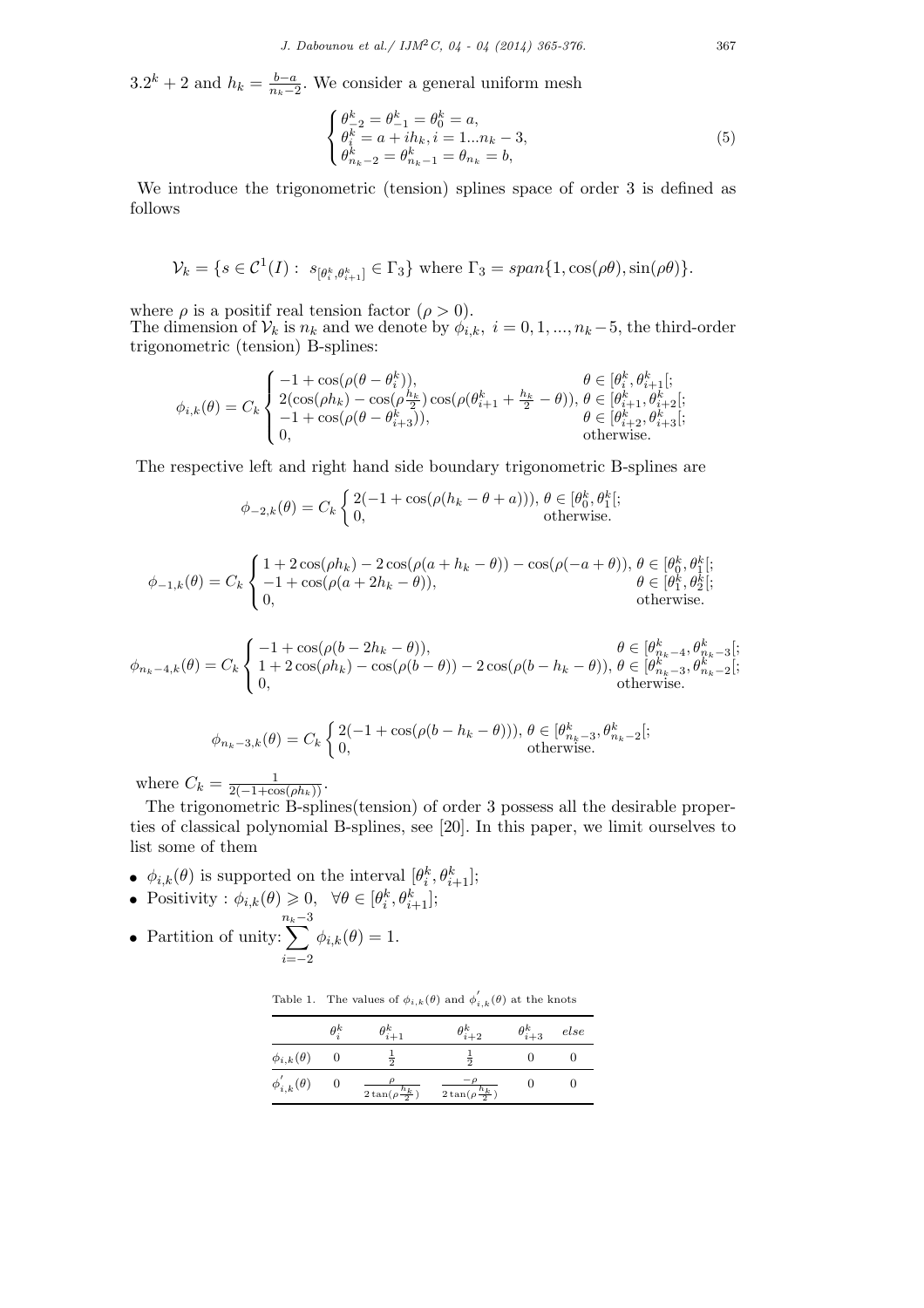#### **3. Trigonometric Interpolation Method**

The key point of the discretization of our scheme is how to get an approximate formula of  $y^{(2)}(\theta_j^k)$  and  $y'(\theta_j^k)$  by using Taylor series expansion.

According to Schoenberg-Whitney theorem (see [11]), for a given function  $y(\theta)$ sufficiently smooth there exists a unique trigonometric spline

$$
s(\theta) = \sum_{i=-2}^{n_k-3} \mu_i \phi_{i,k}(\theta) \in \mathcal{V}_k
$$

satisfying the interpolation conditions:

$$
s(\theta_j^k) = y(\theta_j^k), \quad j = 0, 1, \cdots, n_k - 3;
$$
 (6)

$$
s'(a) = y'(a), \quad s'(b) = y'(b).
$$
 (7)

For  $j = 0, 1, \dots, n_k - 3$ , let  $m_j = s'(\theta_j^k)$  and for  $j = 0, 1, \dots, n_k - 3$ , let  $M_j$  the approximate moment at the knot  $\theta_j^k$ , setting :

$$
M_j = \frac{s(\theta_j^k + h_k) - 2s(\theta_j^k) + s(\theta_j^k - h_k)}{h_k^2}.
$$

By using the Taylor series expansion we have:

$$
m_j = s'(\theta_j^k) = y'(\theta_j^k) - \frac{1}{180} h_k^4 y^{(5)}(\theta_j^k) + O(h_k^6); \tag{8}
$$

$$
M_j = y''(\theta_j^k) + \frac{1}{12}h_k^2 y^{(4)}(\theta_j^k) + \frac{1}{360}h_k^4 y^{(6)}(\theta_j^k) + O(h_k^6); \tag{9}
$$

By Table 1 and this equations, we get:

Table 2. The approximation values of  $y(\theta_j^k)$ ,  $y'(\theta_j^k)$  and  $y''(\theta_j^k)$ .

|                           | $y(\theta_i^k)$                 | $y^{'}(\theta_i^k)$                                          | $y''(\theta_i^k)$                                          |
|---------------------------|---------------------------------|--------------------------------------------------------------|------------------------------------------------------------|
| Approximate value         | $s(\theta_i^k)$                 | $m_i$                                                        | $M_i$                                                      |
| Representation in $\mu_i$ | $\frac{\mu_{j-1}+\mu_{j-2}}{2}$ | $\frac{\rho(\mu_{j-1}-\mu_{j-2})}{2\tan(\rho\frac{h_k}{2})}$ | $\frac{\mu_{j-3} - \mu_{j-2} - \mu_{j-1} + \mu_j}{2h_1^2}$ |
| Error order               | $O(h_h^4)$                      | $O(h_k^4)$                                                   | $O(h_{\mu}^2)$                                             |

## **4. Formulation of 2 BVP in Matrix form**

In this section, we study a method based on trigonometric (tension) B-splines of order 3 for constructing numerical solutions to linear Dirichlet, Neumann and Cauchy boundary value problem 2 BVP of the form (1).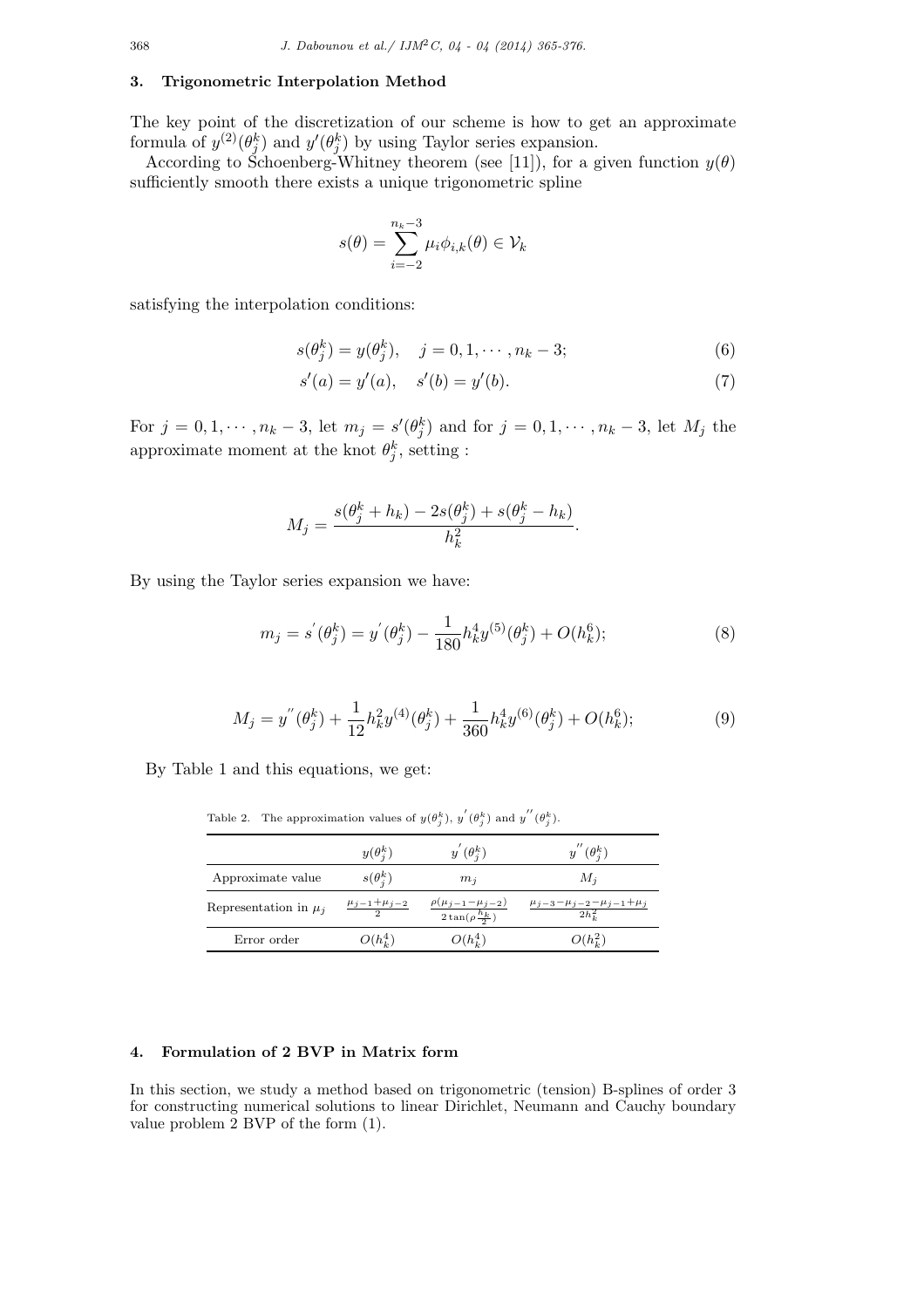#### **4.1** *Trigonometric (Tension) Solution with Dirichlet Boundary Condition*

We define a trigonometric (tension) spline interpolant  $s(\theta)$  = *n*∑*k−*3 *i*=*−*2  $\mu_i \phi_{i,k}(\theta)$  satisfying boundary conditions (2.2) and  $\tilde{s}(\theta)$  = *n*∑*k−*3  $\sum_{i=-2}^{\infty} \tilde{\mu}_i \phi_{i,k}(\theta)$  be the approximate spline of *s*( $\theta$ ). To do this we discretize (1) at  $\theta_j^k$  for  $j = 1, 2, \dots, n_k - 3$ , we get the spline approximation as :

$$
y^{(2)}(\theta_j^k) + f(\theta_j^k)y'(\theta_j^k) + g(\theta_j^k)y(\theta_j^k) = p(\theta_j^k), \quad j = 1, 2, \cdots, n_k - 3.
$$
 (10)

Substituting  $y^{(2)}(\theta_j^k)$ ,  $y'(\theta_j^k)$  and  $y(\theta_j^k)$  in equation (10) and using the following notations:

$$
f_j = f(\theta_j^k)
$$
,  $g_j = g(\theta_j^k)$  and  $p_j = p(\theta_j^k)$ ,

we arrive at the following linear system :

$$
\frac{\mu_{j-3} - \mu_{j-2} - \mu_{j-1} + \mu_j}{2h_k^2} + f_j \frac{\rho(\mu_{j-1} - \mu_{j-2})}{2\tan(\rho\frac{h_k}{2})} + g_j \frac{\mu_{j-1} + \mu_{j-2}}{2} = p_j + O(h_k^2)
$$
(11)

Consequently,

$$
(\mu_{j-3} - \mu_{j-2} - \mu_{j-1} + \mu_j) + \alpha_{j,k}(\mu_{j-1} - \mu_{j-2}) + \beta_{j,k}(\mu_{j-1} + \mu_{j-2}) = \gamma_{j,k} + \xi_k.
$$
 (12)

Where  $\alpha_{j,k} = f_j \frac{\rho h_k^2}{\tan(\rho \frac{h_k}{2})}$ ,  $\beta_{j,k} = g_j h_k^2$ ,  $\gamma_{j,k} = 2h_k^2 p_j$ , and  $\xi_k = O(2h_k^4)$ . By dropping  $\xi_k$  from (12), we yield a linear system with  $n_k - 3$  linear equations in  $n_k$ unknowns  $\mu_j$ ,  $j = -2, -1, \dots, n_k - 3$ . So three more equations are needed.

On the other hand, by using the Dirichlet boundary conditions (2), we get

$$
\begin{cases}\ny(a) = a_0; \\
y(b) = b_0.\n\end{cases} \text{ Thus, } \begin{cases}\n\mu_{-2} = a_0; \\
\mu_{n_k - 3} = b_0.\n\end{cases} \tag{13}
$$

To obtain unique solution we propose the following formula

$$
y'_{j-1} + 4y'_{j} + y'_{j+1} = \frac{3}{h_k}(y_{j+1} - y_{j-1}) + O(h_k^4)
$$
\n(14)

which can be easily demonstrated using a Taylor series expansion.

Combining the scheme (14) with Table 2, we can construct an approximate formulae for  $y^{(2)}(a)$ , as follows

$$
y^{(2)}(a) = -4M_1 - M_2 + \frac{3}{h_k}(m_2 - m_0) + O(h_k^4).
$$
 (15)

For smaller  $h_k$ , we have  $\tan(\frac{h_k}{2}) \sim \frac{h_k}{2}$  and by turning (15) the coefficients are determined as follows

$$
(2\mu_{-2} - 3\mu_{-1} - \mu_0 + 3\mu_1 - \mu_2) + 2h_k f_0(\mu_{-1} - \mu_{-2}) = 2h_k^2 (p_0 - g_0 a_0) + O(h_k^4)
$$
 (16)

Take (12) and (16), we get  $n_k - 2$  linear equations with  $\mu_i$ ,  $i = -1, 0, \dots, n_k - 5, n_k - 4$ , as unknowns since  $\mu_{-2}$ , and  $\mu_{n_k-3}$  have been yielded from (13). Let  $C = [\mu_{-1}, \mu_0, \cdots, \mu_{n_k-5}, \mu_{n_k-4}]^T$ ,  $\tilde{C} = [\tilde{\mu}_{-1}, \tilde{\mu}_0, \cdots, \tilde{\mu}_{n_k-5}, \tilde{\mu}_{n_k-4}]^T$ ,  $D = [d_1, d_0, \cdots, d_{n_k-3}]^T$   $E = [e_1, e_2, \cdots, e_{n_k-3}]^T$  We can write our method in matrix form

 $[d_1, d_2, \cdots, d_{n_k-2}]^T$ ,  $E = [e_1, e_2, \cdots, e_{n_k-2}]^T$ . We can write our method in matrix form as :

$$
(A_1 + \lambda_k A_2 F + h_k^2 BG)C = D + E;\t\t(17)
$$

$$
(A_1 + \lambda_k A_2 F + h_k^2 BG)\widetilde{C} = D,\t\t(18)
$$

with

$$
\lambda_k = \frac{\rho h_k^2}{\tan(\rho \frac{h_k}{2})}
$$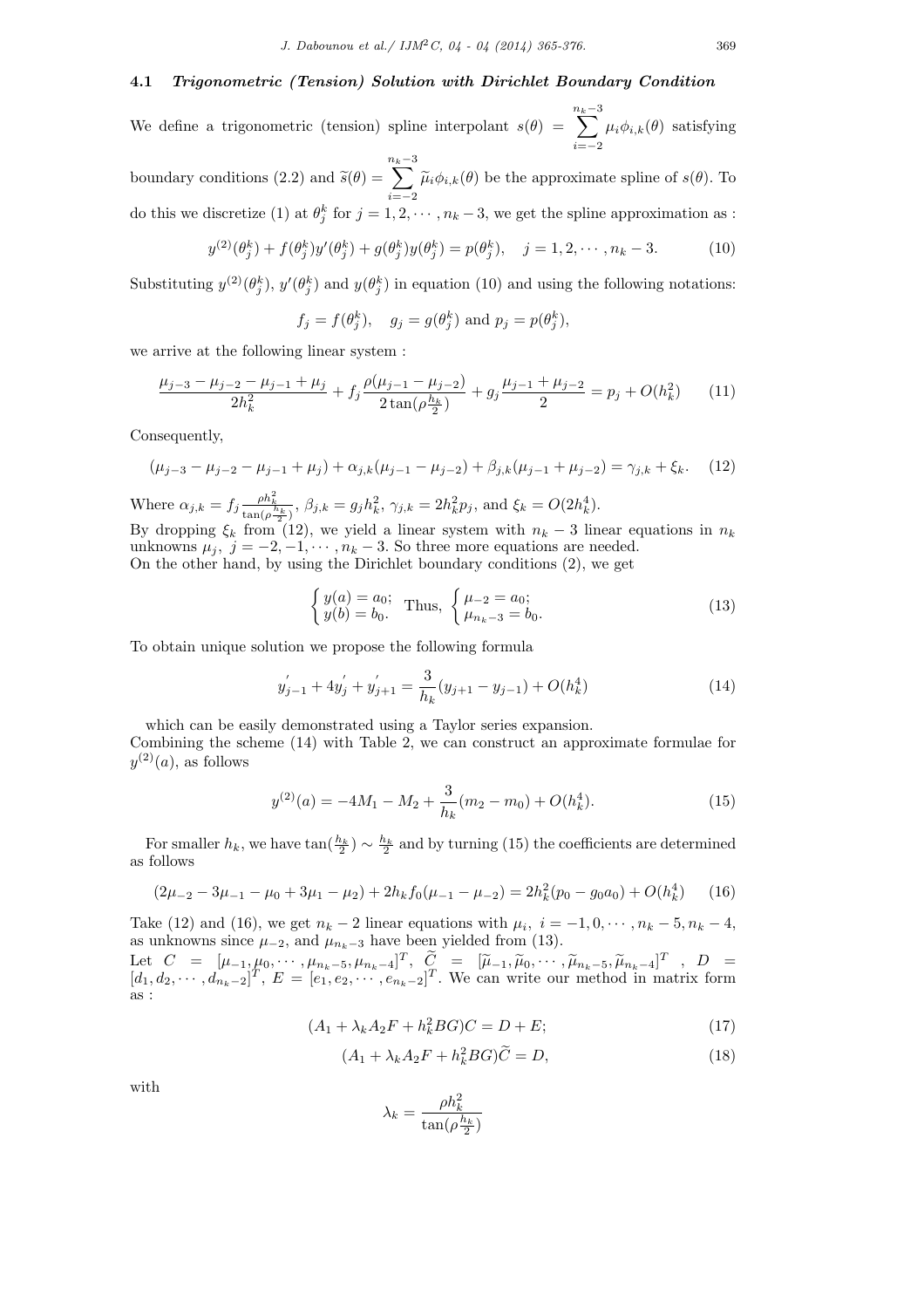and where  $A_1$  and  $A_2$  are the following  $(n_k - 2) \times (n_k - 2)$  matrix:

$$
A_1 = \begin{pmatrix} -3 & -1 & 3 & -1 & & & & \\ -1 & -1 & 1 & 0 & & & & \\ & 1 & -1 & -1 & 1 & & & & \\ & & & \cdots & \cdots & \cdots & \cdots & \\ & & & & 1 & -1 & -1 & 1 \\ & & & & & 1 & -1 & -1 \end{pmatrix}, \qquad A_2 = \begin{pmatrix} 1 & 0 & & & & & \\ -1 & 1 & & & & & \\ & -1 & 1 & & & & \\ & & \cdots & \cdots & \cdots & \cdots & \cdots & \\ & & & & & -1 & 1 & \\ & & & & & & -1 & 1 \\ & & & & & & -1 & 1 \end{pmatrix}
$$

and where *F*,*G*, *B* and *D* are the following matrix

$$
F = \begin{pmatrix} f_0 & & & & \\ & f_1 & & & \\ & & \ddots & & \\ & & & f_{n_k - 3} \end{pmatrix}, G = \begin{pmatrix} 0 & & & & \\ & g_1 & & & \\ & & g_2 & & \\ & & & \ddots & \\ & & & & g_{n_k - 3} \end{pmatrix}, B = \begin{pmatrix} 0 & 0 & & & \\ 1 & 1 & & & \\ & 1 & 1 & & \\ & & \ddots & & \\ & & & & 1 & 1 \\ & & & & & 1 \end{pmatrix},
$$

$$
D = \begin{pmatrix} \gamma_{0,k} - 2\beta_{0,k}a_0 + 2h_kf_0\mu_{-2} - 2\mu_{-2} \\ \gamma_{1,k} - \mu_{-2} \\ \gamma_{2,k} \\ \vdots \\ \gamma_{n_k - 4,k} \\ \gamma_{n_k - 3,k} - \mu_{n_k - 3} \end{pmatrix}
$$

and  $e_i = O(2h_k^4), i = 1, 2, \dots, n_k - 2$ .

After solving the linear system (28),  $\tilde{\mu}_i$ ,  $i = -1, 0, \dots, n_k - 5, n_k - 4, \tilde{\mu}_{-2} = \mu_{-2}$ ,<br>d  $\tilde{\mu}_{-2} = \mu_{-2}$ , will be used together to get the approximation spline solution  $\tilde{s}(\theta) =$ and  $\widetilde{\mu}_{n_k-3} = \mu_{n_k-3}$  will be used together to get the approximation spline solution  $\widetilde{s}(\theta) =$ <br> $n_k-3$ *n*∑*k−*3  $\sum_{i=-2}$   $\widetilde{\mu}_i \phi_{i,k}(\theta)$ .

## **4.2** *Trigonometric (Tension) Solution with Neumann Boundary Condition*

Proceeding as above and by using Neumann boundary condition (3) we get:

$$
\begin{cases}\ny'(a) = a_1; \\
y'(b) = b_1.\n\end{cases} \text{ Thus, } \begin{cases}\n\mu_{-1} - \mu_{-2} = \frac{2a_1 \tan(\rho \frac{h_k}{2})}{\rho}; \\
\mu_{n_k - 3} - \mu_{n_k - 4} = \frac{2b_1 \tan(\rho \frac{h_k}{2})}{\rho}.\n\end{cases}
$$
\n(19)

We have also by using (14)

$$
y^{(2)}(a) = \frac{1}{h_k}(m_1 + 2a_1) - \frac{3}{2h_k^2}(s(a + h_k) - s(a)) + O(h_k^4)
$$
 (20)

For smaller  $h_k$ , we have  $\tan(\frac{h_k}{2}) \sim \frac{h_k}{2}$  and by turning (20) the coefficients are determined as follows

$$
(3\mu_{-2} - 4\mu_{-1} + \mu_0 + 8h_ka_1) + 2h_k^2g_0(\mu_{-1} + \mu_{-2}) = 4h_k^2(p_0 - f_0a_1) + O(h_k^4)
$$
 (21)

Take  $(12),(16)$  and  $(24)$ , we yield:

$$
(A_1 + \lambda_k A_2 F + h_k^2 BG)C = D + E;
$$
\n(22)

$$
(A_1 + \lambda_k A_2 F + h_k^2 BG)\widetilde{C} = D,\t\t(23)
$$

where  $A_1$  and  $A_2$  are the following  $n_k \times n_k$  matrix: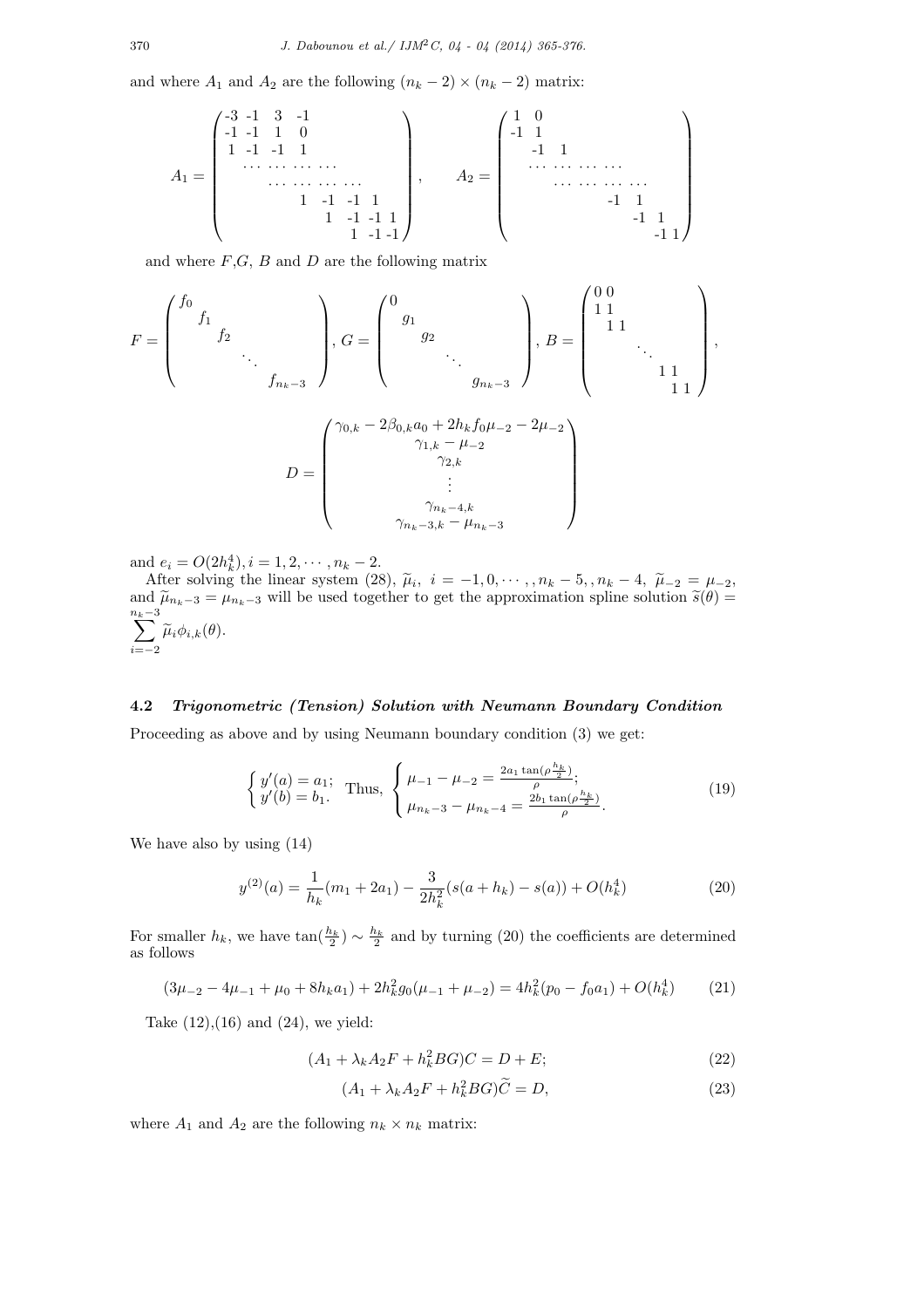$$
A_1=\begin{pmatrix} -1 & 1 & & & & & \\ 3 & -4 & 1 & & & & \\ & 1 & -1 & -1 & 1 & & \\ & & & \ddots & \ddots & \ddots & \ddots & \\ & & & & & 1 & -1 & -1 & 1 \\ & & & & & & -1 & 1 \end{pmatrix},\qquad A_2=\begin{pmatrix} 0 & 0 & & & & & \\ 0 & 0 & & & & & \\ & 0 & -1 & 1 & & & & \\ & & \ddots & \ddots & \ddots & \ddots & \ddots & \\ & & & & & -1 & 1 & 0 \\ & & & & & & 0 & 0 \end{pmatrix}
$$

and where  $F, G, B, \widetilde{C}$  and  $D$  are the following matrix

$$
F = \begin{pmatrix} 0 & & & & \\ & 0 & & & & \\ & & \ddots & & & \\ & & & \ddots & & \\ & & & & f_{n_k - 3} & \\ & & & & & 0 \end{pmatrix}, G = \begin{pmatrix} 0 & & & & & \\ & g_0 & & & & \\ & & g_1 & & & & \\ & & & \ddots & & \\ & & & & g_{n_k - 3} & \\ & & & & & 0 \end{pmatrix}, B = \begin{pmatrix} 0 & & & & & \\ & 2 & 2 & & & & \\ & 1 & 1 & & & & \\ & & 1 & 1 & & & \\ & & & & \ddots & & \\ & & & & & 1 & 1 \\ & & & & & & 0 & 0 \end{pmatrix},
$$

 $\widetilde{C} = [\widetilde{\mu}_{-2}, \widetilde{\mu}_{-1}, \cdots, \widetilde{\mu}_{n_k-5}, \widetilde{\mu}_{n_k-4}, \widetilde{\mu}_{n_k-3}]^T$ 

$$
D = \begin{pmatrix} \frac{2a_1 \tan(\rho \frac{h_k}{2})}{\rho} \\ 2\gamma_{0,k} - 4h_k^2 f_0 a_1 - 8a_1 h_k \\ \gamma_{1,k} \\ \vdots \\ \gamma_{n_k - 3,k} \\ 2b_1 \tan(\rho \frac{h_k}{2}) \\ \rho \end{pmatrix}
$$

## **4.3** *Trigonometric (Tension) Solution with Cauchy Boundary Condition*

Using similar techniques as in above section and by transforming the Cauchy boundary condition (4). One can obtain the following results.

$$
\begin{cases}\ny(a) = a_0; \\
y'(b) = b_1.\n\end{cases} \text{ Thus, } \begin{cases}\n\mu_{-2} = a_0; \\
\mu_{n_k - 3} - \mu_{n_k - 4} = \frac{2b_1 \tan(\rho \frac{h_k}{2})}{\rho}.\n\end{cases} \tag{24}
$$

We have also by using (14)

$$
y^{(2)}(a) = \frac{1}{h_k}(m_1 + 2m_0) - \frac{3}{2h_k^2}(s(a + h_k) - a_0) + O(h_k^4)
$$
\n(25)

For smaller  $h_k$ , we have  $\tan(\frac{h_k}{2}) \sim \frac{h_k}{2}$  and by turning (25) the coefficients can be determined by using the relation

$$
(-2\mu_{-2} + \mu_{-1} + \mu_0) + 2\lambda_k f_0(\mu_{-1} - \mu_{-2}) = 4h_k^2(p_0 - g_0 a_0) + O(h_k^4)
$$
 (26)

Take  $(12),(24)$  and  $(26)$ , we yield :

$$
(A_1 + \lambda_k A_2 F + h_k^2 BG)C = D + E;\t\t(27)
$$

$$
(A_1 + \lambda_k A_2 F + h_k^2 BG)\widetilde{C} = D,\t\t(28)
$$

where  $A_1$  and  $A_2$  are the following  $(n_k - 1) \times (n_k - 1)$  matrix:

$$
A_1 = \begin{pmatrix} 1 & 1 & & & & & \\ -1 & -1 & 1 & & & & & \\ & 1 & -1 & -1 & 1 & & & \\ & & & \cdots & \cdots & \cdots & \cdots & \\ & & & & & 1 & -1 & -1 & 1 \\ & & & & & & -1 & 1 \end{pmatrix}, \qquad A_2 = \begin{pmatrix} 2 & 0 & & & & & \\ -1 & 1 & & & & & & \\ & 0 & -1 & 1 & & & & \\ & & & \cdots & \cdots & \cdots & \cdots & \\ & & & & & & -1 & 1 & 0 \\ & & & & & & & 0 & 0 \end{pmatrix}
$$

 $\overline{ }$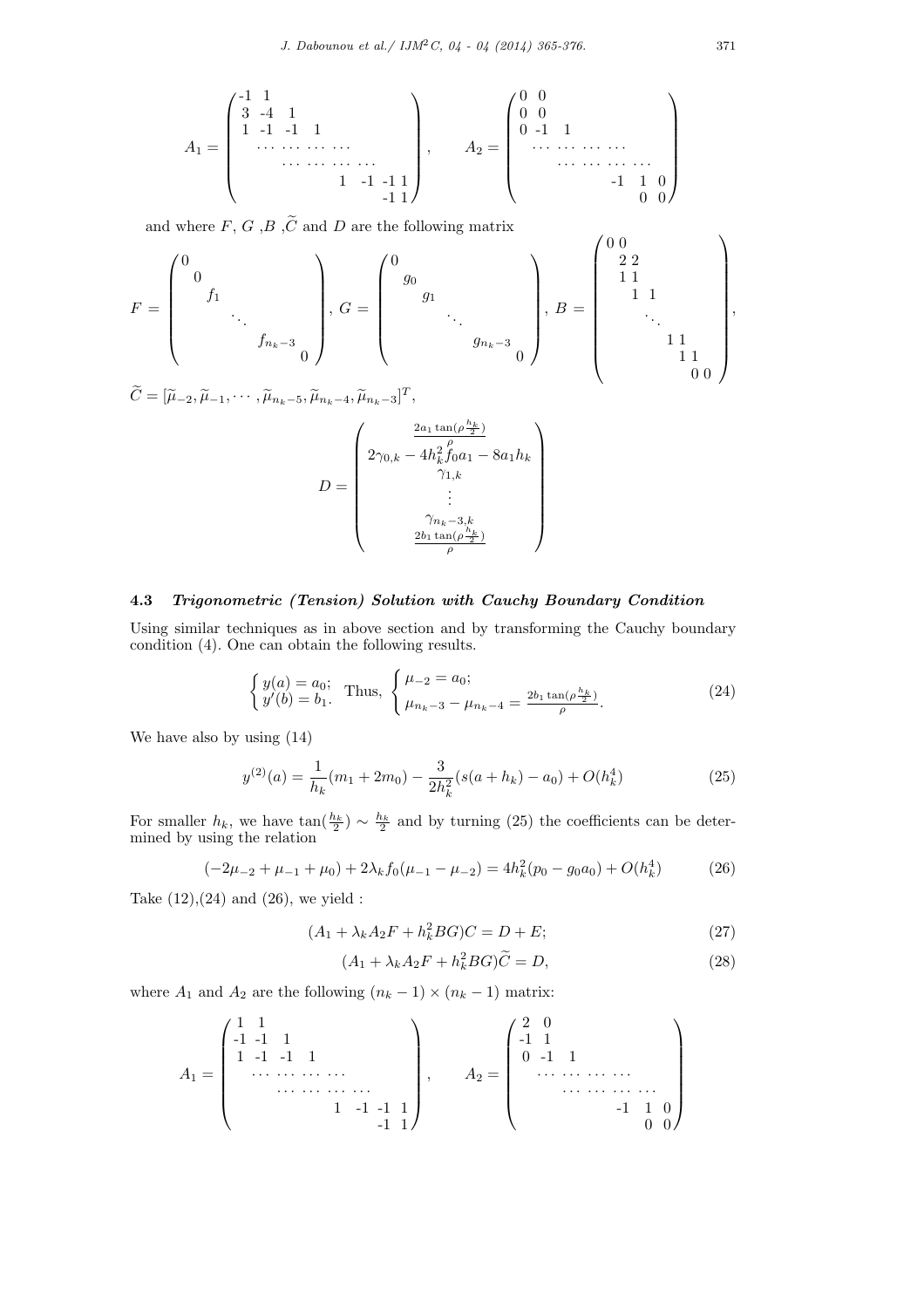and where  $F, G, B, \widetilde{C}$  and  $D$  are the following matrix

$$
F = \begin{pmatrix} f_0 & & & \\ & f_1 & & & \\ & & \ddots & & \\ & & & f_{n_k - 3} & \\ & & & & 0 \end{pmatrix}, G = \begin{pmatrix} 0 & & & \\ & g_1 & & & \\ & & \ddots & & \\ & & & g_{n_k - 3} & \\ & & & & 0 \end{pmatrix}, B = \begin{pmatrix} 0 & & & \\ & 1 & 1 & & \\ & & 1 & 1 & \\ & & & 1 & 1 \\ & & & 1 & 1 & \\ & & & 0 & 0 \end{pmatrix},
$$

$$
\widetilde{C} = [\widetilde{\mu}_{-1}, \widetilde{\mu}_0, \dots, \widetilde{\mu}_{n_k - 5}, \widetilde{\mu}_{n_k - 4}, \widetilde{\mu}_{n_k - 3}]^T,
$$

$$
D = \begin{pmatrix} 2\gamma_{0,k} - 4h_k^2 g_0 a_0 + 2\lambda_k f_0 a_0 + 2a_0 & & \\ & \gamma_{1,k} & & \\ & & \gamma_{n_k - 3,k} & \\ & & & 2h_1 \tan(\rho \frac{h_k}{2}) & \\ & & & 2h_1 \tan(\rho \frac{h_k}{2}) \end{pmatrix}
$$

)

*ρ*

#### **5. Numerical Examples**

To justify the accuracy and efficiency of our presented method and compare our computed results we consider the following examples. The solution of the given examples is obtained for different values of *k* and  $\rho$ . The error solution  $E = |y - s|_{\infty}$  where *y* is the exact solution and *s* is the approximated solution spline of boundary value problem equation which is given by the suggested method.

*Example 5.1* We consider the following Dirichlet boundary-value problem

$$
\begin{cases} d^2y/dx^2 - y(x) = 0, & x \in [0,1]; \\ y(0) = 0, \ y(1) = \sinh(x). \end{cases}
$$
\n(29)

The exact solution is  $y(x) = \sinh(x)$ .

The numerical results for different values of *k* and *ρ* are presented in the Table 3.

| $\boldsymbol{k}$ | Error for $\rho = 10^{-2}$ | Error for $\rho = 1$ |
|------------------|----------------------------|----------------------|
| 3                | 4.958e-003                 | 4.958e-003           |
| 4                | 2.494e-003                 | 2.494e-003           |
| 5                | 1.250e-003                 | 1.250e-003           |
| 6                | $6.262e-004$               | 6.262e-004           |
| $\overline{7}$   | 3.131e-004                 | 3.133e-004           |
| 8                | 1.547e-004                 | 1.567e-004           |
| 9                | 7.620e-005                 | 7.837e-005           |

Table 3. Maximum absolute error for Problem (29).

*Example 5.2* We consider the following Dirichlet boundary-value problem

$$
\begin{cases} y^{(2)}(x) - y(x) = -2exp(x), x \in [0, 1]; \\ y(0) = 1, y(1) = 0. \end{cases}
$$
\n(30)

The exact solution is  $y(x) = (1 - x) \exp(x)$ . We found the following results for different values of  $k$  and  $\rho$  (Table 4).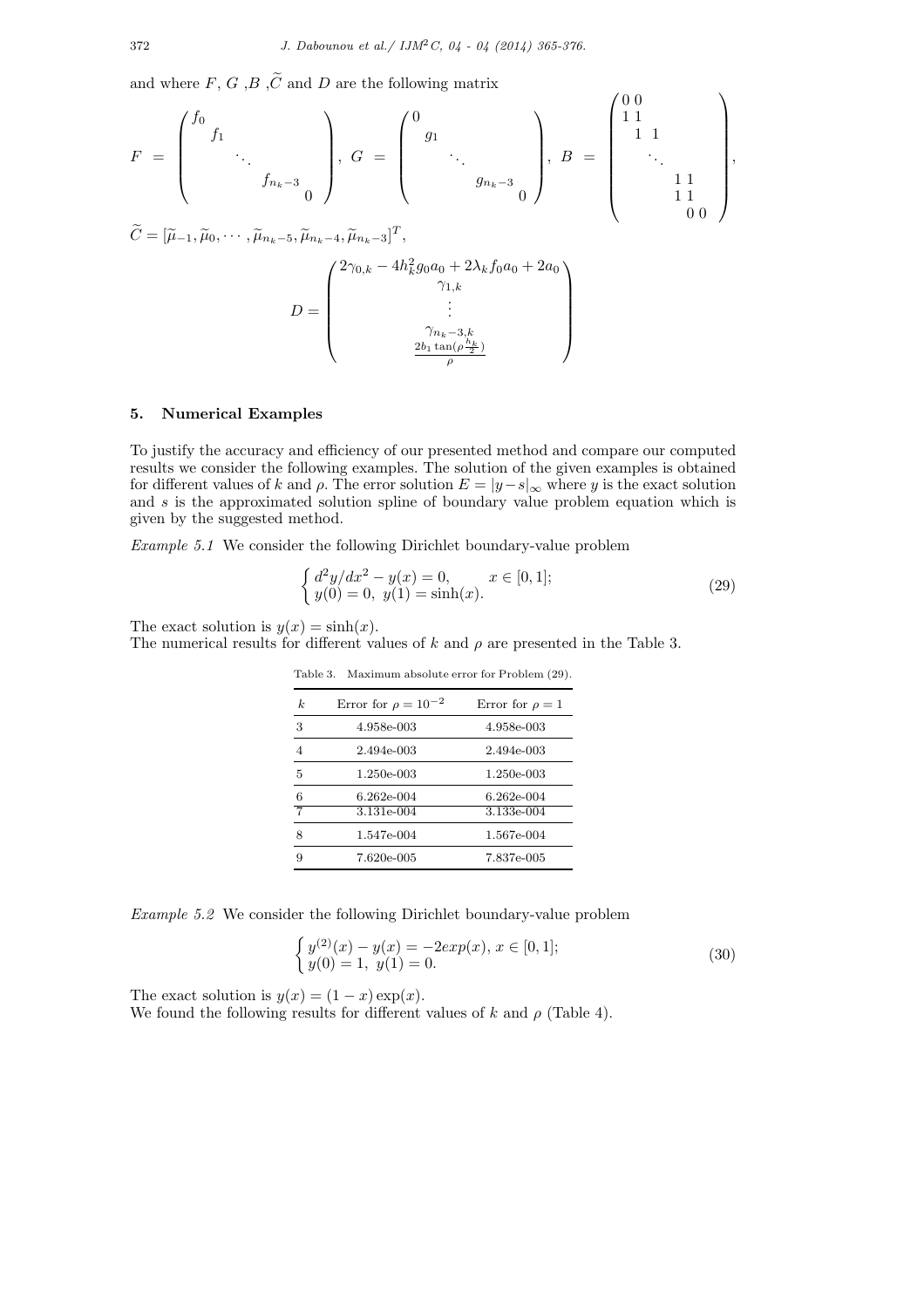Table 4. Maximum absolute error and Order of convergence for Problem (30).

| $\boldsymbol{k}$ | Error for $\rho = 10^{-3}$ | Error for $\rho = 1$ | Order of convergence for $\rho = 1$ |
|------------------|----------------------------|----------------------|-------------------------------------|
| 3                | 2.475e-002                 | 2.475e-002           | 1.1087                              |
| 4                | 1.246e-002                 | 1.246e-002           | 1.0536                              |
| 5                | 6.256e-002                 | 6.256e-003           | 1.0276                              |
| 6                | 3.133e-003                 | 3.133e-003           | 1.0136                              |
|                  | 1.595e-003                 | 1.568e-003           | 1.0070                              |
| 8                | 7.303e-004                 | 7.843e-004           | 1.0036                              |
| 9                | $6.082e-004$               | 3.922e-004           |                                     |
|                  |                            |                      |                                     |

*Example 5.3* We consider the following Dirichlet boundary-value problem

$$
\begin{cases} d^2y/dx^2 - dy/dx = -\exp(x-1) - 1, x \in [0,1]; \\ y(0) = y(1) = 0. \end{cases}
$$
\n(31)

The exact solution is  $y(x) = x(1 - \exp(x - 1))$ .

Result has been shown for different values of *k* and with various values of tension factor *ρ* in Table 5.

Table 5. Maximum absolute error for Problem (31).

| k.             | Error for $\rho = 10^{-4}$ | Error for $\rho = 1$ |
|----------------|----------------------------|----------------------|
| 3              | 1.018e-002                 | 1.018e-002           |
| $\overline{4}$ | 5.185e-003                 | 5.190e-003           |
| 5              | 2.599e-003                 | 2.620e-003           |
| 6              | 1.477e-003                 | 1.316e-003           |
| 7              | 7.828e-004                 | 6.597e-004           |
| 8              | 3.302e-004                 | 3.302e-004           |
| 9              | 1.605e-004                 | 1.652e-004           |

*Example 5.4* Consider the following Neumann boundary-value problem discussed in [19].

$$
\begin{cases} y^{(2)}(x) + y(x) = \cos(x), x \in [0, 5]; \\ y'(0) = 0, y'(5) = 0. \end{cases}
$$
 (32)

for which the exact solution is

$$
y(x) = \frac{(-6\cos^2(5) + 2 + 10\cot(5)\sin(10) + 2\cos(10))\cos(x)}{4} + \frac{2\cos^3(x) + 2x\sin(x) + \sin(x)\sin(2x)}{4}.
$$

The observed maximum errors in absolute values computed at various points of the interval [0*,* 5], for problem (32), and the convergence order are summarized in Table 6.

*Example 5.5* We consider the following Neumann boundary-value problem discussed in [19].

$$
\begin{cases} y^{(2)}(x) + y(x) = x^2 \exp(-x), x \in [0, 10]; \\ y'(0) = 0, y'(10) = 0. \end{cases}
$$
 (33)

The exact solution is  $y(x) = -\frac{\cos(10) + 99 \exp(-10)}{2 \sin(10)} \cos(x) - \frac{\sin(x)}{2} + \frac{\exp(-x)(1-x)^2}{2}$  $\frac{2^{(1-x)}}{2}$ . Result has been shown for different values of *k* and with various values of *ρ* in Table 8.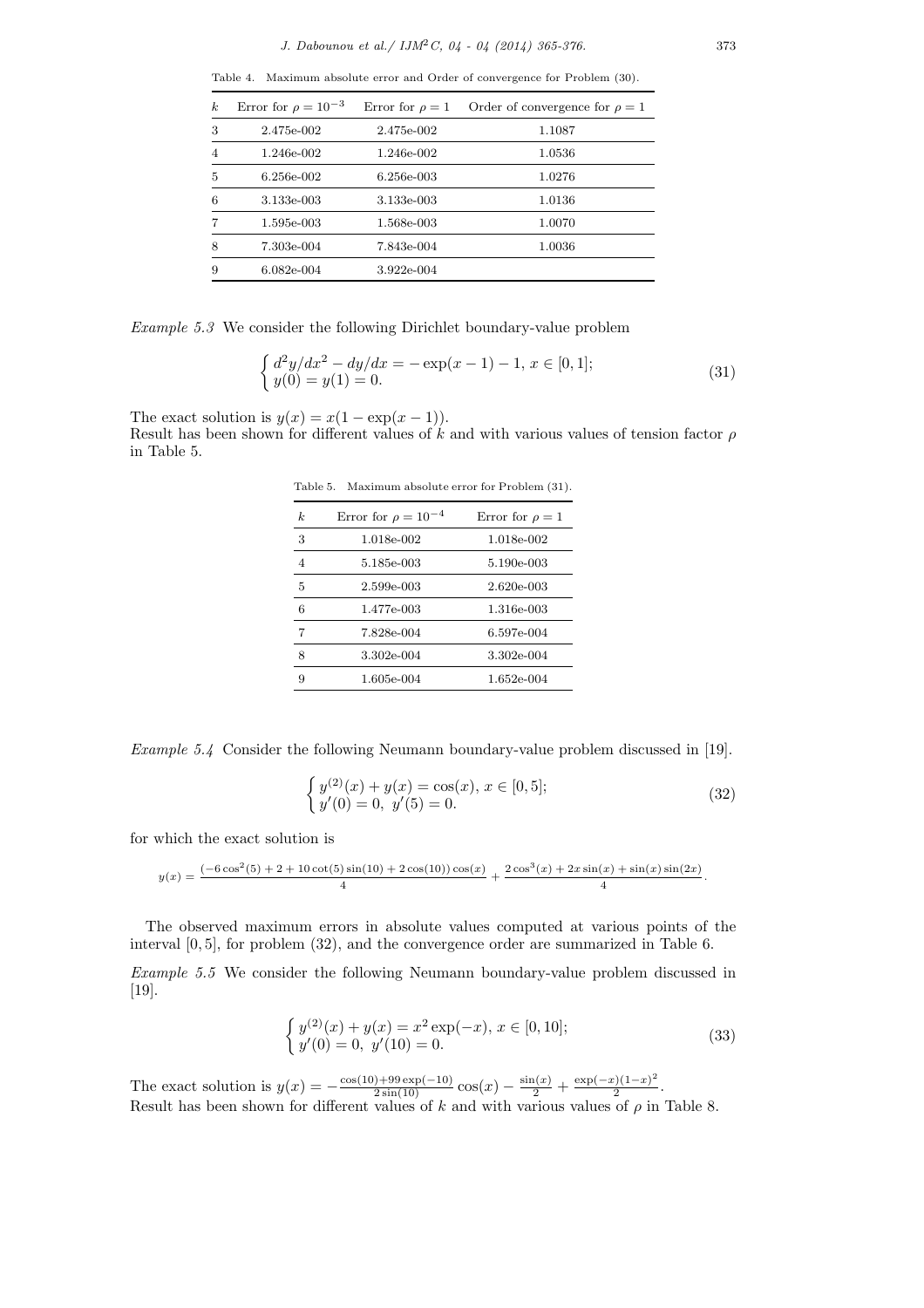Table 6. Maximum absolute error and Order of convergence for Problem (32).

| $\boldsymbol{k}$ | Error for $\rho = 10^{-4}$ | Error for $\rho = 1$ | Order of convergence for $\rho = 1$ |
|------------------|----------------------------|----------------------|-------------------------------------|
| 3                | 2.531e-001                 | 2.531e-001           | 0.9725                              |
| $\overline{4}$   | 1.340e-001                 | 1.340e-001           | 0.9768                              |
| 5                | 6.944e-002                 | 6.944e-002           | 0.9862                              |
| 6                | 3.541e-002                 | 3.541e-002           | 0.9924                              |
| 7                | 1.805e-002                 | 1.789e-002           | 0.9960                              |
| 8                | 9.072e-003                 | 8.993e-003           | 0.9978                              |
| 9                | 8.553e-003                 | 4.509e-003           |                                     |
|                  |                            |                      |                                     |

Table 7. Error in Galerkin method developed in [19] for Problem (32).

| $\boldsymbol{x}$ | Maximum absolute error for $n = 12$ |
|------------------|-------------------------------------|
| 0.1              | 6.7277e-001                         |
| 0.2              | $2.1316e + 000$                     |
| 0.3              | $1.3334e + 001$                     |
| 0.4              | $4.8501e+000$                       |
| 0.5              | $2.5722e + 000$                     |

Table 8. Maximum absolute error for Problem (33).

| k. | Error for $\rho = 10^{-3}$ | Error for $\rho = 1$ |
|----|----------------------------|----------------------|
| 3  | 2.062e-001                 | 2.062e-001           |
| 4  | 1.478e-001                 | 1.478e-001           |
| 5  | 9.614e-002                 | 9.614e-002           |
| 6  | 5.700e-002                 | 5.700e-002           |
| 7  | 3.149e-002                 | 3.149e-002           |
| 8  | 1.663e-002                 | 1.663e-002           |
| 9  | 8.557e-003                 | 8.558e-003           |

Table 9. Error in Galerkin method developed in [19] for Problem (33).

| $\boldsymbol{x}$ | Maximum absolute error for $n = 12$ |
|------------------|-------------------------------------|
| 0.1              | $1.5213e+000$                       |
| 0.2              | 8.9251e-002                         |
| 0.3              | 2.8328e-001                         |
| 0.4              | 3.8058e-001                         |
| 0.5              | 3.0792e-001                         |

*Example 5.6* We consider the following Cauchy boundary-value problem

$$
\begin{cases} y^{(2)}(x) + xy(x) = -(x^3 + 3x) \exp(x), x \in [0, 1]; \\ y(0) = 0, y'(1) = -exp(1). \end{cases}
$$
\n(34)

The exact solution is  $y(x) = (-x^2 + x) \exp(x)$ .

In Table 10, we give the corresponding errors for different values of *k* and *ρ* and the computed convergence orders.

*Example 5.7* We consider the following Cauchy boundary-value problem

$$
\begin{cases} y^{(2)}(x) - 2y(x) = 2(1 + \tan^2(x)), x \in [0, 1]; \\ y(0) = 0, y'(1) = \tan(1). \end{cases}
$$
(35)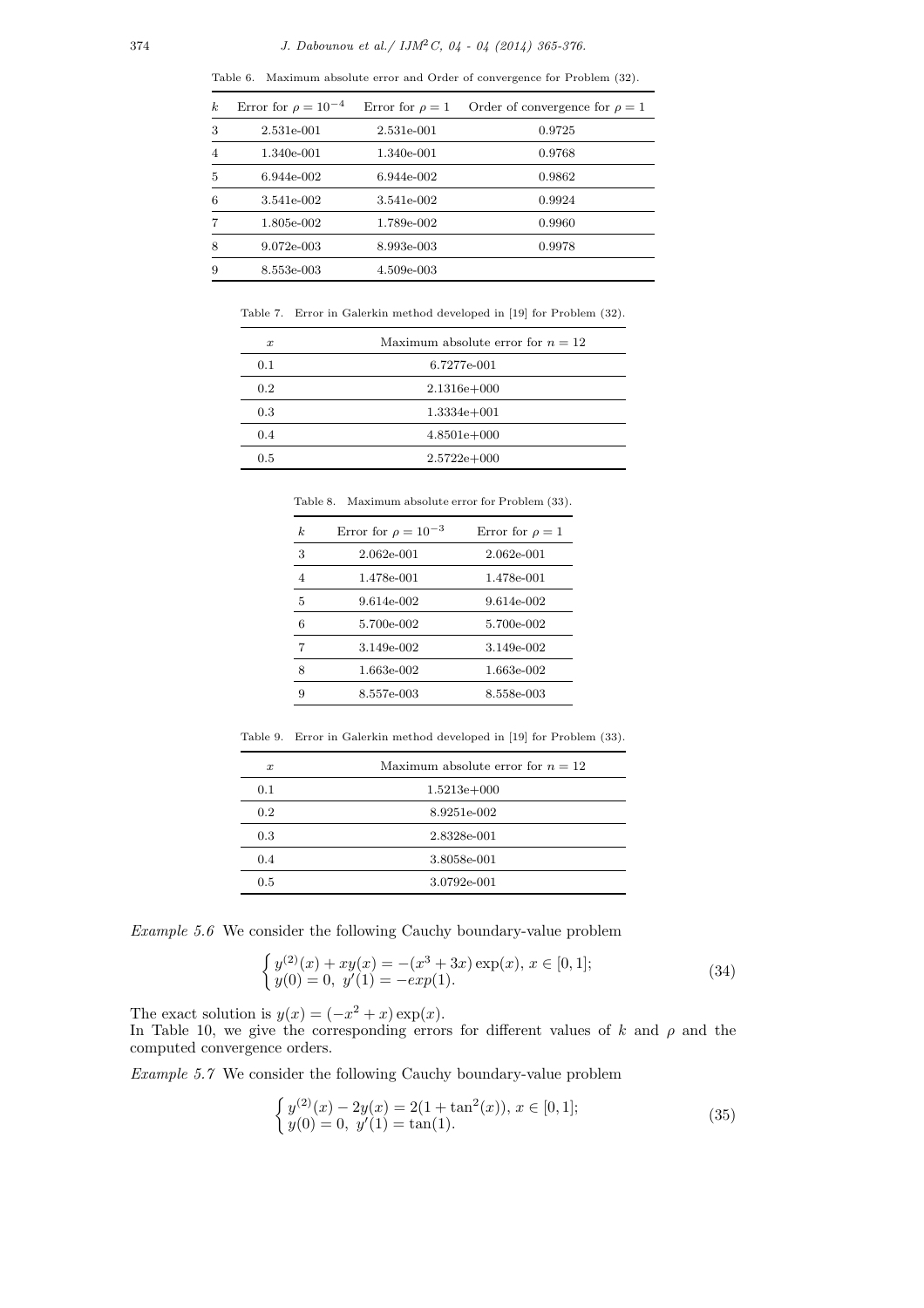Table 10. Maximum absolute error and Order of convergence for Problem (34).

| $\boldsymbol{k}$ | Error for $\rho = 10^{-2}$ | Error for $\rho = 1$ | Order of convergence for $\rho = 1$ |
|------------------|----------------------------|----------------------|-------------------------------------|
| 3                | 2.714e-002                 | 2.715e-002           | 1.0311                              |
| 4                | 1.434e-002                 | 1.434e-002           | 0.9966                              |
| 5                | 7.473e-003                 | 7.473e-003           | 0.9940                              |
| 6                | 3.828e-003                 | 3.828e-003           | 0.9960                              |
|                  | 1.939e-003                 | 1.939e-003           | 0.9973                              |
| 8                | 9.757e-004                 | 9.763e-004           | 0.9988                              |
| 9                | 4.909e-004                 | 4.898e-004           |                                     |

The exact solution is  $y(x) = (x - 1) \tan(x)$ .

The results for different values of  $k$  and with various values of  $\rho$  are summarized in Table 11.

| $\boldsymbol{k}$ | Error for $\rho = 10^{-3}$ | Error for $\rho = 1$ |
|------------------|----------------------------|----------------------|
| 3                | 6.328e-002                 | 6.328e-002           |
| $\overline{4}$   | 3.481e-002                 | 3.481e-002           |
| 5                | 2.157e-002                 | 2.157e-002           |
| 6                | 1.515e-002                 | 1.515e-002           |
| 7                | 1.198e-002                 | 1.999e-002           |
| 8                | 1.043e-002                 | 1.041e-002           |
| 9                | 9.566e-003                 | 9.635e-003           |
|                  |                            |                      |

Table 11. Maximum absolute error for Problem (35).

The norms of the approximated solutions were compared with those of finite difference (FDM) and cubic B-spline interpolation methods (CBIM). The results from these methods were generated by solving Examples (29) and (31) by using the methods explained in [4] and [6]. The results are shown in Table 12 and Table 13.

Table 12. Max-Norm and  $L^2$ -Norm for Problem (29).

| Method                                   | Max-Norm    | $L^2$ -Norm |
|------------------------------------------|-------------|-------------|
| $FDM(Burden-Faires [4])$                 | 5.1880e-005 | 1.1764e-004 |
| CBIM(Caglar et al. [6])                  | 5.2011e-005 | 1.1794e-004 |
| Our method(for $\rho = 1$ and $k = 10$ ) | 3.9190e-005 | 1.0670e-004 |

Table 13. Max-Norm and  $L^2$ -Norm for Problem  $(31)$ .

| Method                                   | Max-Norm    | $L^2$ -Norm |
|------------------------------------------|-------------|-------------|
| $FDM(Burden-Faires [4])$                 | 1.6265e-004 | 3.6971e-004 |
| CBIM(Caglar et al. [6])                  | 2.8996e-004 | 6.6089e-004 |
| Our method(for $\rho = 1$ and $k = 9$ )  | 1.6524e-004 | 5.1775e-004 |
| Our method(for $\rho = 1$ and $k = 10$ ) | 8.2645e-005 | 2.5885e-004 |

## **6. Conclusion**

Despite a lower order of used splines, our method produced better with Neumann boundary conditions (see examples 4 and 5), in comparison with the largest value of *n* degree of